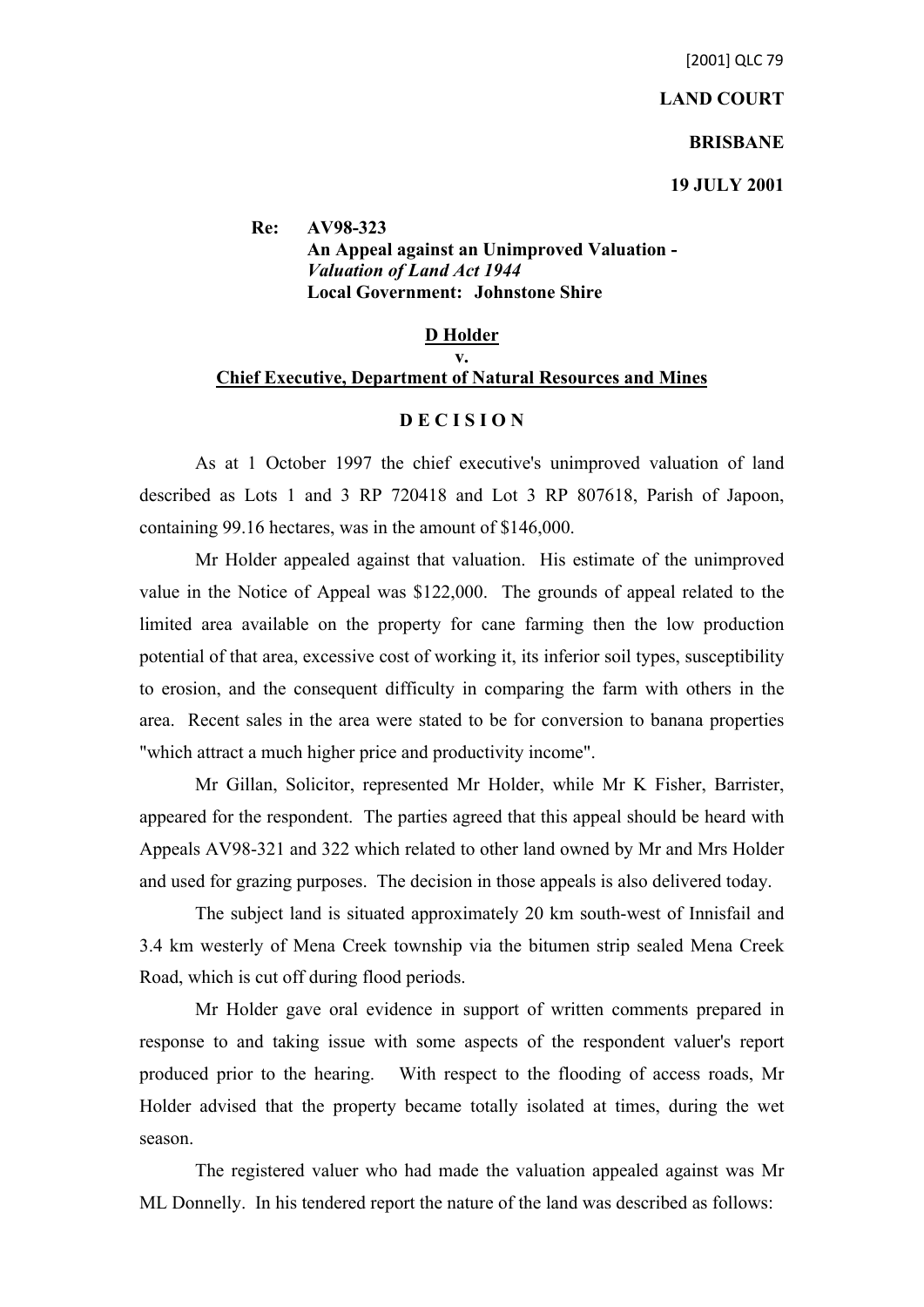"The subject aggregation is roughly regular in shape and comprises of three titles of land, with Lot 3 on Registered Plan 720418 having an area of 96.659 hectares being considerably larger than the two other titles. Mena Creek Road traverses the subject, near its northern boundary in a roughly east west direction. The subject comprises approximately 46.65 hectares (47% of the total area) of arable lands. The soils are predominantly moderately sloping brown clay loam to sandy loam to red brown schists, which are affected by stone. The balance lands approximately 52.61 ha (53% of the total area) comprises steeply sloping scrub broken by a network of steep, deep gullies, which intersect the arable area."

Mr Donnelly's oral evidence was that included in the arable area was the land occupied by headlands as an integral requirement for arable use.

The soil classification and arable suitability maps tendered through Mr Holder, as referred to in the other appeals, and the aerial photography attached to Mr Donnelly's report, are interpreted as confirming the classification of land types as adopted by Mr Donnelly.

#### **Basis of Valuation**

The following is taken directly from Mr Donnelly's report;

"The valuation of the subject property has been approached on a direct comparison basis utilising sales of arable properties in the Johnstone Shire.

Due to the scattered nature of arable property sales in the Johnstone shire it is difficult to find good evidence for comparison purposes to the subject property.

The best evidence of value on an arable land basis is Sale 2. However as stated in the comparison section of the sales schedule the subject is considered superior due to its large amount of balance land.

Sales 1, 3, 4 and 5 are relied upon for support evidence only.

Given all the evidence at hand the fair and reasonable value of the subject property is as follows:

46.65 hectares Arable @ \$2,705 per hectare \$126,188 (An allowance for broken and workability is inherent in the above arable rate) 52.61 hectares steeply sloping scrub and a network of steep deep gullies

balance lands  $\omega$ , \$375 per hectare \$19,729 \$145,917

Apply \$146,000 (or \$1,470 per hectare overall)"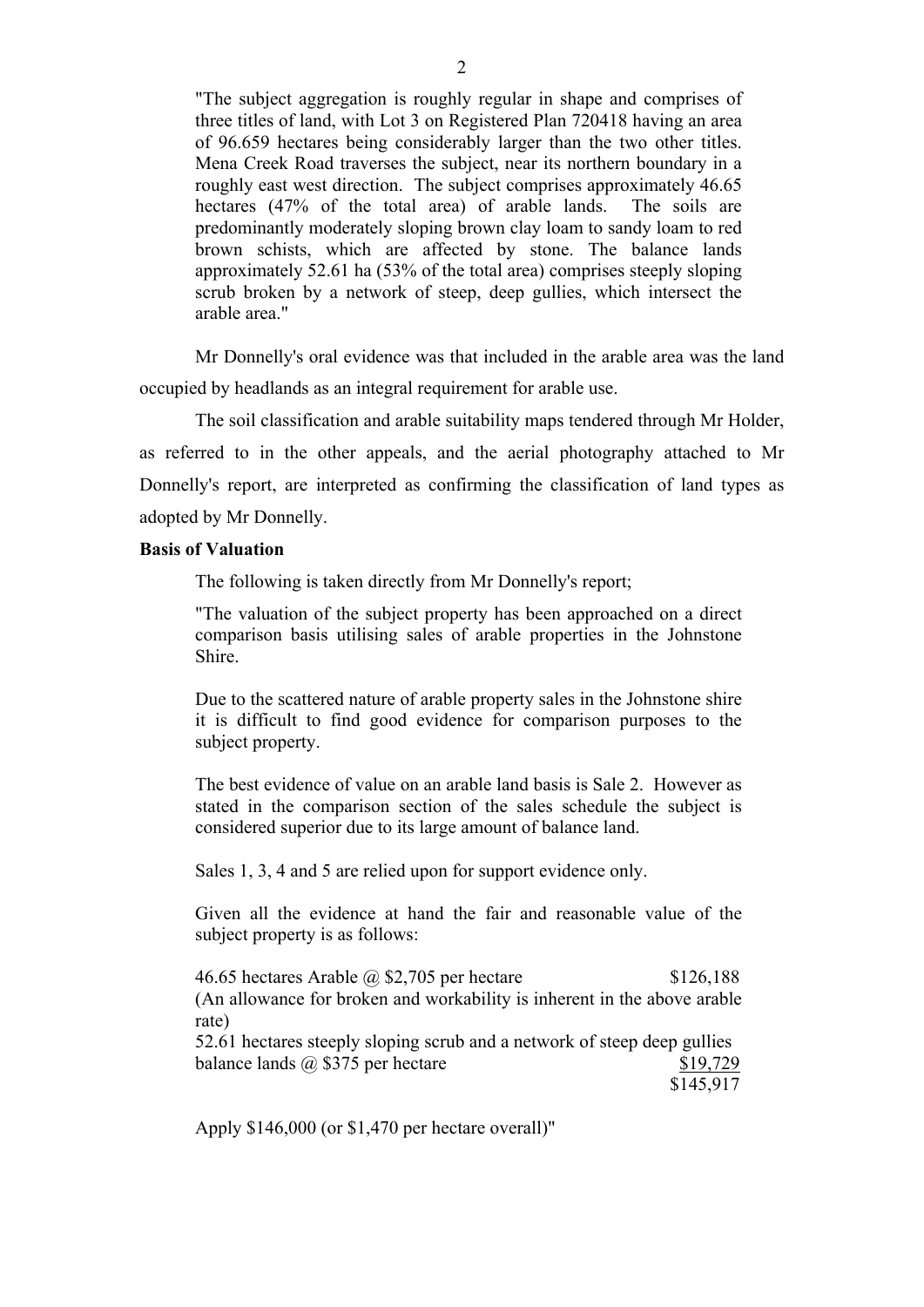Under cross-examination, Mr Donnelly advised that an allowance of \$200 per hectare had been made in the valuation for the broken nature of the arable area and the workability disability. Mr Donnelly said that an allowance under the same heading of \$150 per hectare had been made for the easterly adjoining farm.

Although the quality of the subject land in comparison with other local farms was a ground of appeal, there was no evidence as to the specific issue of relativity of values applied to other farms in the immediate locality.

Mr Donnelly provided a schedule of the five sales referred to in his basis of valuation. I do not propose to discuss the sales evidence in detail. Mr Holder had little knowledge of the individual farms subject of the sales.

Mr Donnelly had interpreted the overall sales evidence to suggest that support was provided for a general increase of 20% to be applied to the unimproved values which had existed previously for that class of land.

Again the question of allowance for timber treatment, as raised in the grazing land value appeals, was raised in Mr Donnelly's cross-examination relevant to sales analyses. Although there was inherent criticism by Mr Gillan of Mr Donnelly's lack of precise evidence to support the allowances made for timber treatment, there was no evidence to show that those allowances, or indeed the analyses of the sales, were defective. Those analyses showed that the unimproved values actually applied to the sale properties were extremely conservative with regard to Sales 1, 3, 4 and 5.

Sale 2 which took place on 17 February 1997, of 55.59 hectares at Reilly Road, Innisfail, had been analysed by Mr Donnelly to show an unimproved value of \$140,811 (\$2,535 ha). The applied valuation as at 1 October 1997 was \$124,000 which Mr Donnelly apportioned as:

"51.6 hectares  $\omega$  \$2,375 per hectare 4 hectares @ \$450 per hectare".

Mr Donnelly described the land in Sale 2 as "comprising approximately 51.59 hectares of predominantly easy to moderately sloping ex-red volcanic scrub country being broken in nature and affected by stone and approximately 4.0 hectares of creeks and gullies. This 51.6 hectares of red volcanic country is considered to possess arable potential."

He then remarked as follows:

"The property was a heavily improved sale incorporating crop, stools, plant and machinery, structures and timber treatment. The price paid was considered fair and reasonable and reflective of the market at the time"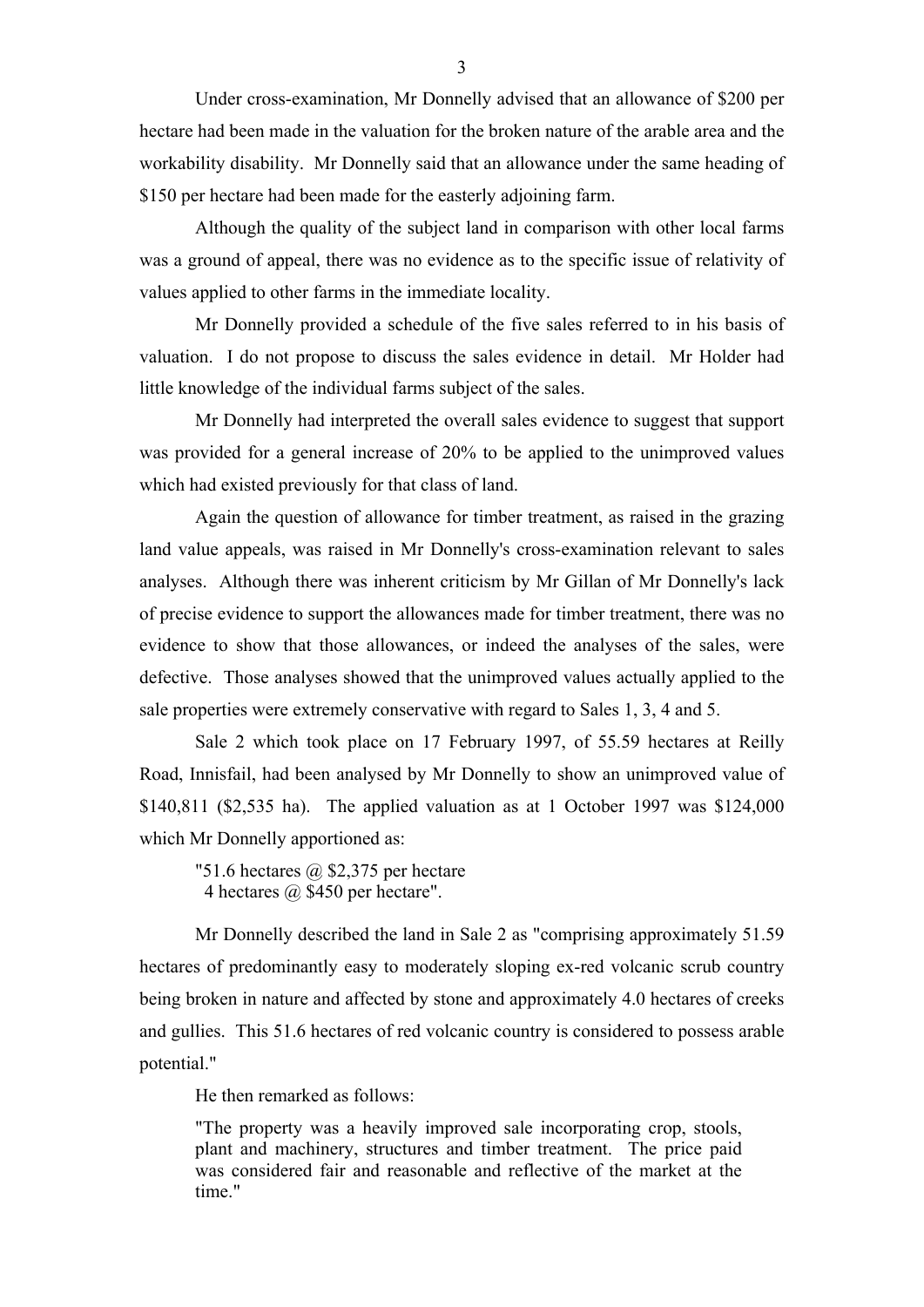His comparison with the subject land was then as follows:

"The sale property is considered comparable on an arable land basis. However, overall the subject is superior given its large area of balance land."

Putting aside initially, the question of unimproved "superiority" resulting from the large area of "balance land", Mr Donnelly again, in this matter, sought to rely primarily on the analysed sale price (of Sale 2) as proof of the correctness of the valuation appealed against. He conceded that the arable land contained in Sale 2 should be regarded as superior to that of the subject, yet the applied values indicated the reverse (\$2,375 per hectare for the Sale 2 arable land - \$2,705 for the subject arable land). There was no evidence from him to suggest that there were any other factors which accounted for the apparent valuation relativity discrepancy.

Mr Donnelly's evidence in each of the Holder appeals seemed to indicate that, provided the sales evidence "supported" the valuation applied to the appeal property, the question of values actually applied to those sale lands had no real relevance. It is well established (see *Barnwell v. The Valuer-General* (1989) 13 QLCR 13 at p.16 and cases cited in it as referred to by the Land Appeal Court in *Scougall v. Natural Resources* (1996-1997) 16 QLCR at p.543, 544), that:

"It is desirable that valuations made for the purposes of the *Valuation of Land Act 1944* of comparable lands should bear proper relativity, one to the other, so long as the valuations are soundly based. It is however, untenable to adopt a value for one parcel on relativity with another which has no sound basis."

Also in *Scougall*, supra, at p.544 the Land Appeal Court said:

- " Whilst maintenance or correct relativity is of considerable importance for rating valuations, the use of the principle of relativity should not be preferred to the exclusion of relevant (even if not ideal) sales evidence. …
	- If possible, the Chief Executive should obtain uniformity between different blocks in the same land category or type, but should do so (preferably by reference to sales of comparable land) by correcting inaccuracies rather than by making an inaccurate assessment in order to secure uniform error."

In the subject matter, as was the case with the grazing land appeals, it would be untenable to suggest that the valuation applied to the most comparable sale land (in this matter Sale 2) is not soundly based. The same could be said of the comparison with the valuation applied to at least the land in Sale 3 in this matter, the only apparent difference being the area of arable land involved.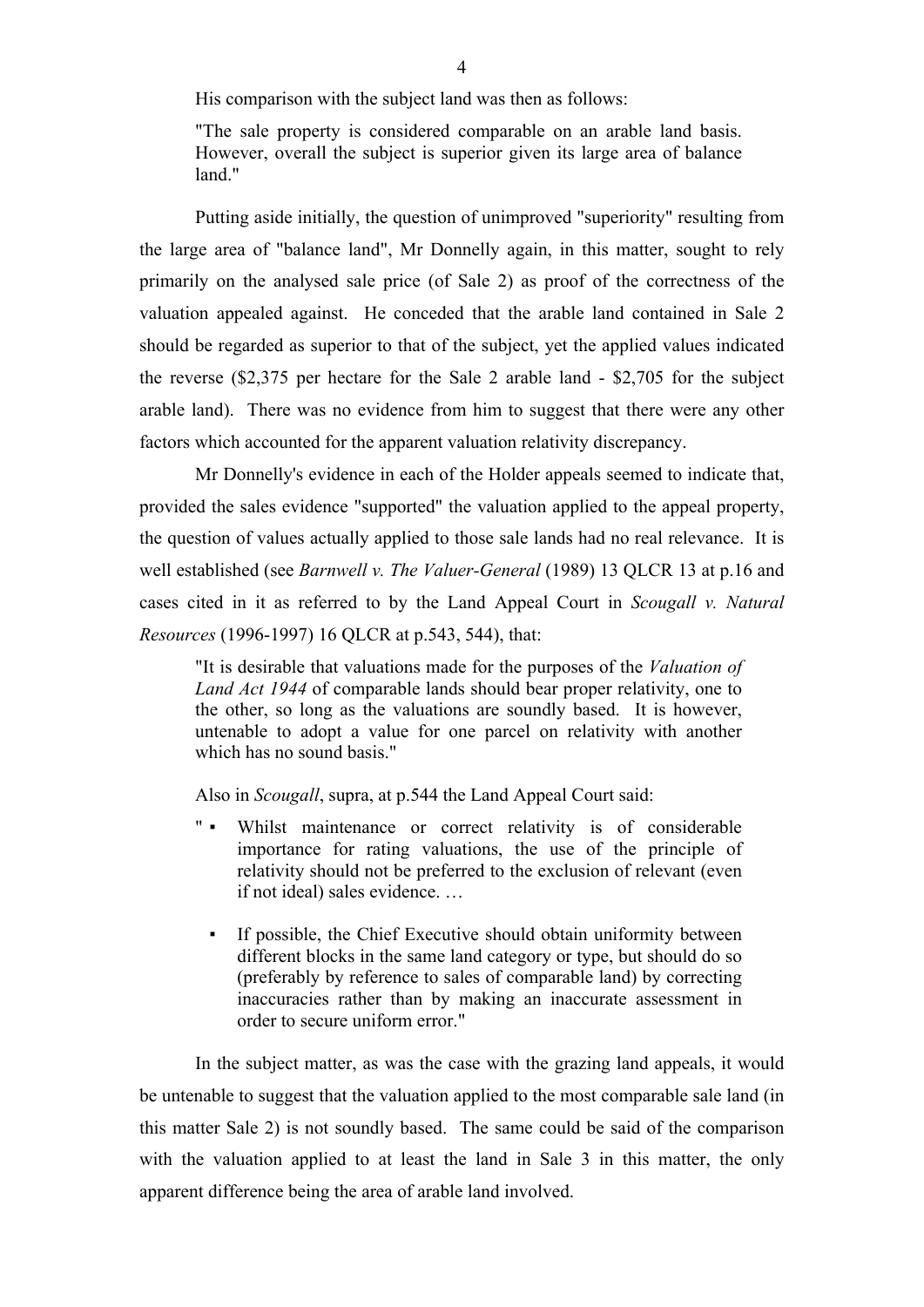In *Natural Resources v Radlett Enterprises* (1997-1998) 18 QLCR 397, the

Land Appeal Court had observed, at 402:

The evidence before the Land Court was that it had been the value 'applied' to the sale lands rather than the specific unimproved value analysed from the individual sales which had been adopted as the basis of comparison for the valuation of the subject land."

### Then at 403:

We are not at all persuaded that the methodology adopted by the chief executive breached correct valuation principles as they apply to valuations under the Act. … It was not until after the chief executive had analysed and considered the specific sales evidence seen to be comparable, that the question of the values "applied" by him to those lands was focussed upon."

#### and at  $404$

"A conservative approach was then taken to the application of values to individual lands. Such an approach is not seen to be in conflict with valuation principles but desirable when all land within a particular local government area is to be valued.

It would be a different matter if the overall sales evidence had been disregarded and supplanted by unsupported valuation opinion. Clearly there must be a limit to the degree of variance between the analysed value of a particular sale property and the value applied to that property, beyond which it could be fairly said that the sale had been disregarded. There can be no arbitrary limit to such variance: each case must be decided on its merits."

### **Conclusion**

The only conclusion which seems open on the evidence before the Court is that a problem has developed with relativity of values applied to arable lands at least in the Mean Creek Road location of the subject land in comparison with superior arable lands in other locations and particularly the location of sale properties 2 and 3.

Mr Holder had produced evidence to show that the fertility of the subject land had been tested to give a rating between "poor and adequate". Then in the South Johnstone Mill Ltd 1999 Productivity Report Mr Holder was shown to occupy the third lowest productivity rating relative to 26 growers in the "Mena Creek to Bombeeta Creek" zone.

There seems to be no cogent basis provided by the respondent for valuation of the balance lands, or even the apportionment of values to those lands in the sales analyses. Mr Donnelly's assertion that the balance lands must logically possess some value is accepted as a reasonable assumption. However, application of any particular